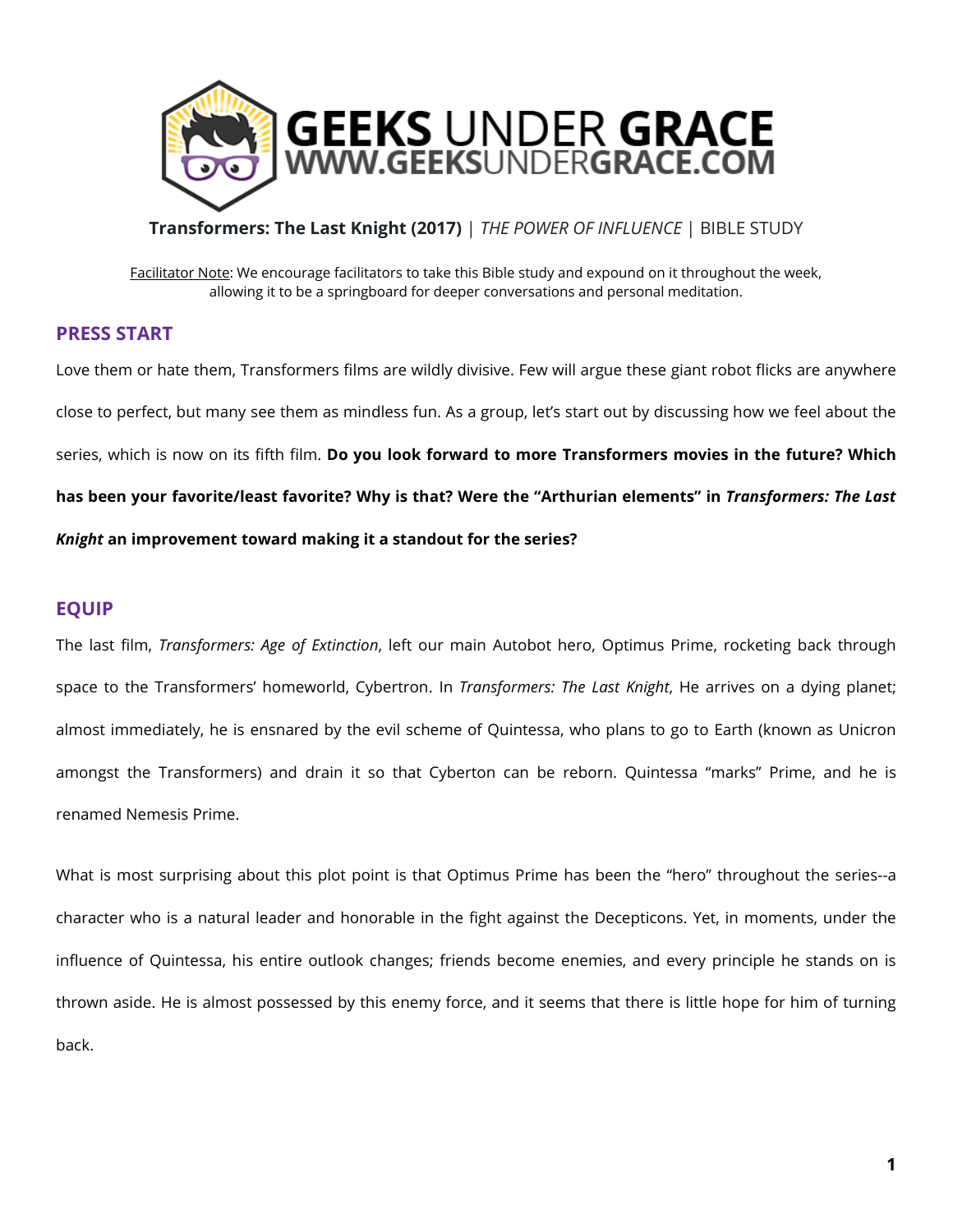As Christians, we need to be careful in realizing that the power and influence of Christ must be sought after; when we invite and allow bad influences back into our lives, they can take us places Christ wouldn't want us to go. Many have "fallen away" on countless occasions when tempted. Why is that? It isn't because Christ is any less powerful. Rather, that they have set aside His lead and pursued worldly things, welcoming sinful influences back into their lives. This is devastating not only for the sinner, but also for those around them. In the film, Earth will long bear the scars of Optimus bringing Cybertron to the planet. Likewise, the Bible shows us this:

**Galatians 6:7-8 (NKJV)** *<sup>7</sup> Do not be deceived, God is not mocked; for whatever a man sows, that he will also reap. <sup>8</sup> For he who sows to his flesh will of the flesh reap corruption, but he who sows to the Spirit will of the Spirit reap everlasting life.*

**Ephesians 4:17-19 (NKJV)** *<sup>17</sup> This I say, therefore, and testify in the Lord, that you should no longer walk as the rest of the Gentiles walk, in the futility of their mind, <sup>18</sup> having their understanding darkened, being alienated from the life of God, because of the ignorance that is in them, because of the blindness of their heart; <sup>19</sup> who, being past feeling, have given themselves over to lewdness, to work all uncleanness with greediness.*

#### **LEVEL UP**

Bear in mind: Nemesis Prime heads to Earth (Unicron) with what has been shown to him as the "right thing to do." He is going to make a new home for his kind, which could put an end to the age-old battles of the Autobots and Decepticons. In this mission, he is convinced to turn on his friends (his family, really), but how did he come to this point? Primarily (pun not intended), because he was alone and open to negative influences. This issue is all too common for believers today. Many go it alone, abandoning their study of the Word and the mutual encouragement of other believers through church. Often, they cast God's leadership through the Holy Spirit aside. On his own, Optimus falls prey to bad influences, and believers can too.

**1 Corinthians 15:33-34 (NKJV)** *<sup>33</sup> Do not be deceived: "Evil company corrupts good habits." <sup>34</sup> Awake to righteousness, and do not sin; for some do not have the knowledge of God. I speak this to your shame.*

The ending of **v.34** is key: believers should know better. There are places you shouldn't go and things you just shouldn't do. We should know the Bible and be tight enough in fellowship and with our convictions to not fall back into corrupt living. Many are unsaved; they don't possess the Holy Spirit to lead them. We do, so when we don't follow it, we are asking for trouble.